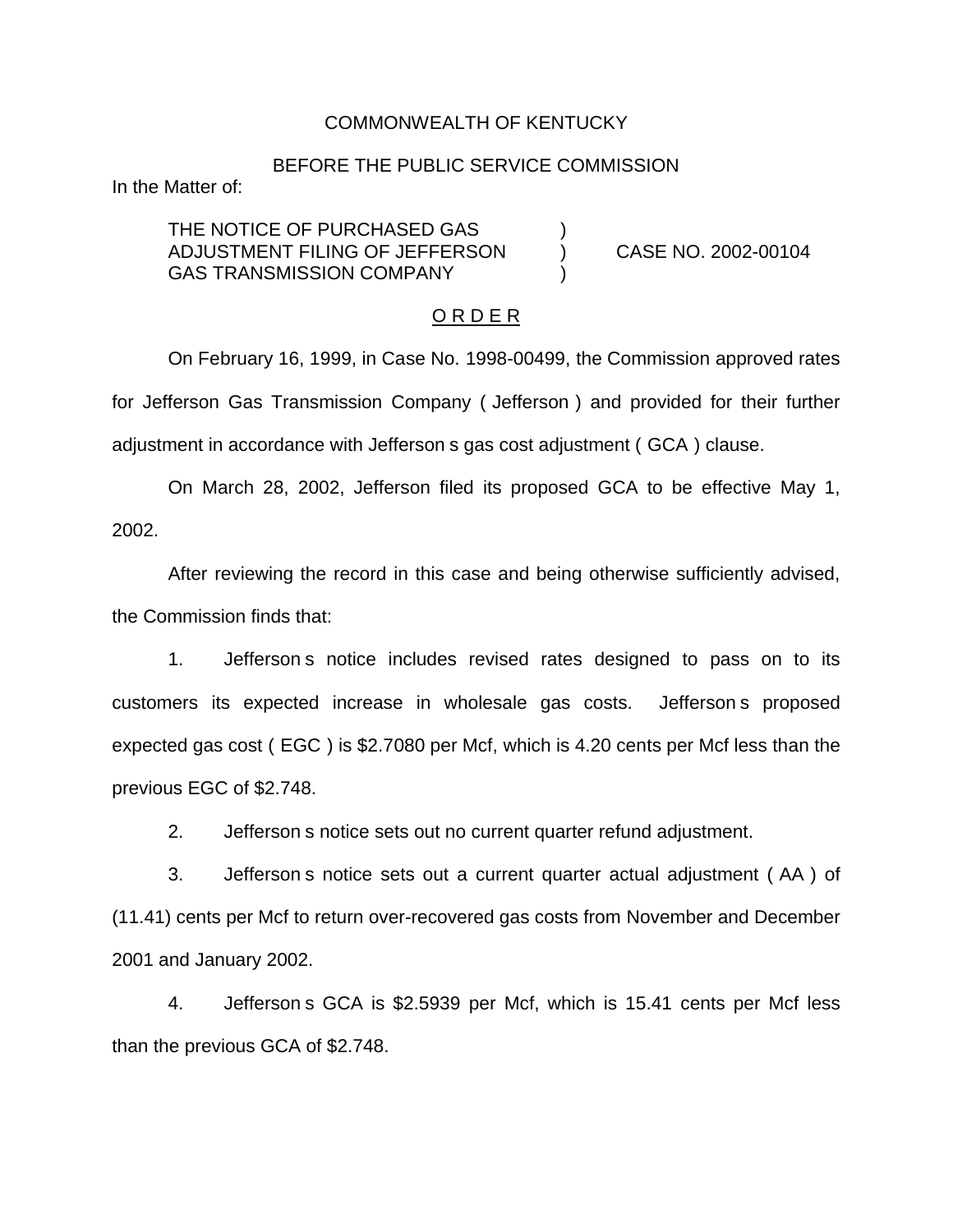5. The rates in the Appendix to this Order are fair, just, and reasonable, in the public interest, and should be approved for gas supplied by Jefferson on and after May 1, 2002.

IT IS THEREFORE ORDERED that:

1. The rates in the Appendix to this Order, attached hereto and incorporated herein, are approved for gas supplied by Jefferson on and after May 1, 2002.

2. Within 20 days of the date of this Order, Jefferson shall file with this Commission its revised tariffs setting out the rates authorized herein.

Done at Frankfort, Kentucky, this 18<sup>th</sup> day of April, 2002.

By the Commission

ATTEST:

**Executive Director**